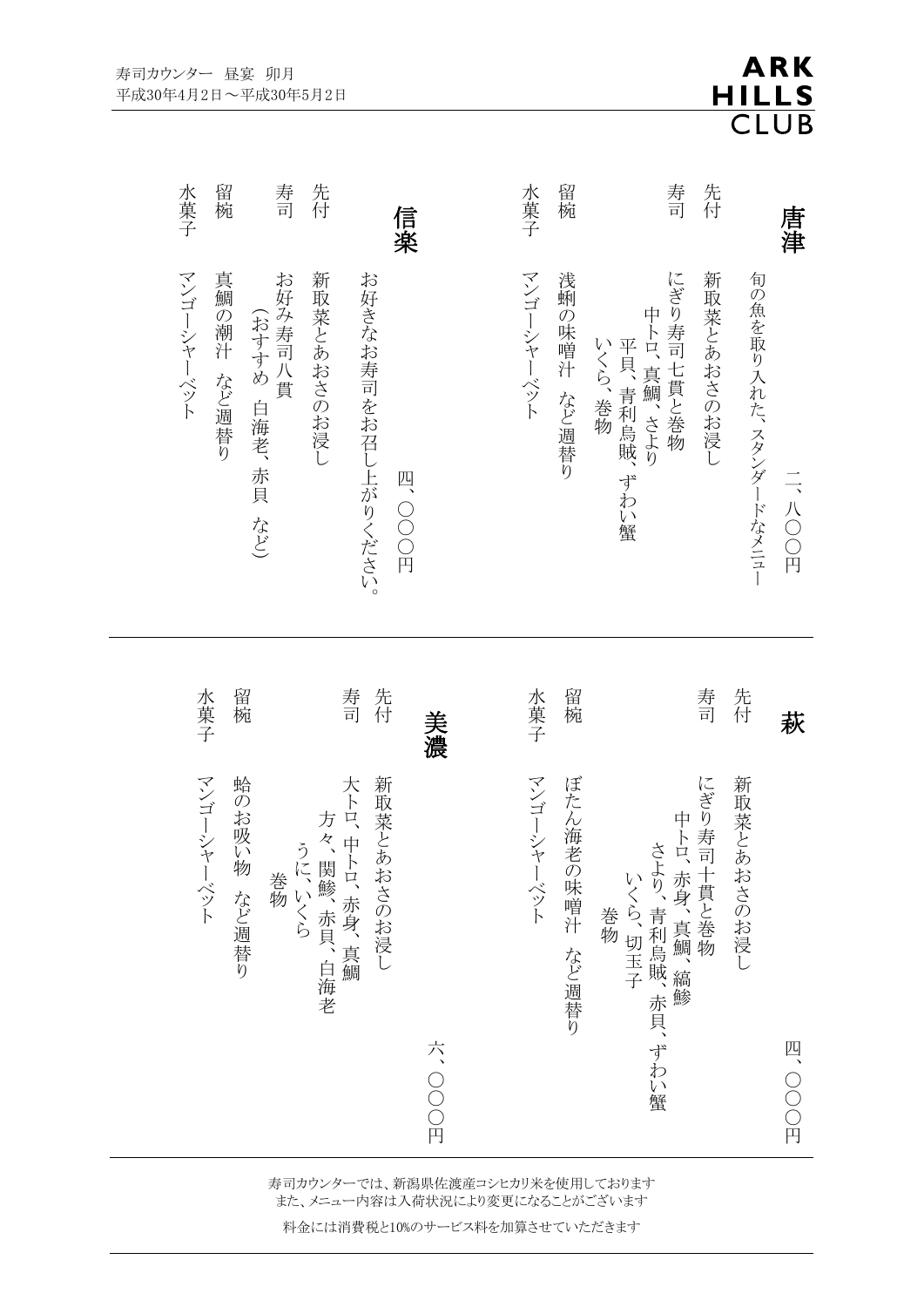#### Sushi Counter "Ladies Lunch" 寿司カウンター 昼宴 卯月 平成30年4月2日~平成30年5月2日

# **ARK HILLS CLUB**

レ デ ィ ー ス ラ ン チ 五 、〇  $\bigcirc$  $\bigcirc$ 円 お 好 みの食 前 酒 、ソフトドリンクを ご 一 緒 に 先 付 よ も ぎ 豆 腐 造 り 初 鰹 の 薬 味 仕 立 て温 鉢 桜 鯛 酒 蒸 し寿 司 中 ト ロ、赤 身 、<br>縞 鯵 さ よ り 、平 貝 、<br>う に 白 海 老 の 小 丼 留 椀 新 海 苔 の 味 噌 汁 水 菓 子 マ ン ゴ ー シャー ベ ッ ト コー ヒ ー 又 は 紅 茶 \* 三 日 前 までにご予 約 を お 願 い 致 し ま す **Ladies Lunch**  Aperitif or Soft Drink

| Amuse-bouche     | Mug wort Tofu                                                                                                                                                     |
|------------------|-------------------------------------------------------------------------------------------------------------------------------------------------------------------|
| Fresh Sashimi    | <b>Bonito with Fresh Condiments</b>                                                                                                                               |
| Seasonal Dish    | <i>Sake</i> Steamed Sea Bream                                                                                                                                     |
| Sushi            | Medium Fatty Tuna, Tuna, Striped Jack, Halfbeak<br>Giant Clam and Sea Urchin<br>Small <i>Domburi</i> Bowl of Vinegared Rice topped<br>with Japanese Glass Shrimps |
| Soup of the Week | Miso Soup with Fresh Laver, etc.                                                                                                                                  |
| Dessert          | Mango Sherbet<br>Coffee or Tea                                                                                                                                    |

## **¥5,000**

\*Please note that reservation for Ladies Lunch is required at least three days in advance.

上記金額には消費税と10%のサービス料が含まれております メニュー内容は入荷状況により変更になることがございます

The Price above includes consumption tax and a 10% service charge. Please note that menu items should be changed without any notice, due to the seasonal availability.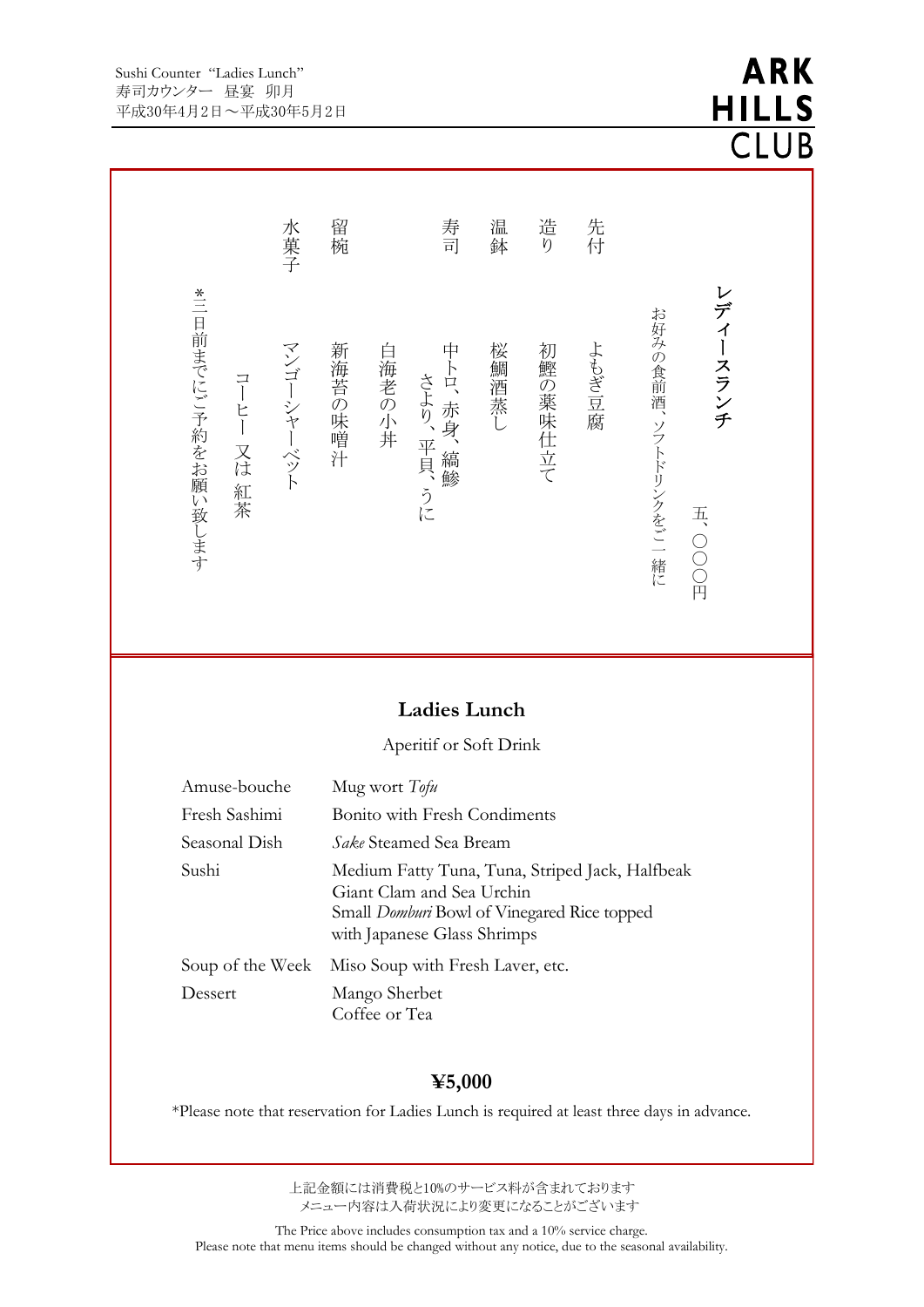Amuse-bouche

Dessert

#### **"KARATSU"**

| Amuse-bouche     | Marinated Shintorina and Sea Lettuce with Soy Dashi Broth |
|------------------|-----------------------------------------------------------|
| Sushi            | Medium Fatty Tuna, Sea Bream, Halfbeak, Giant Clam        |
|                  | Squid, Zuwai Crab, Salmon Roe and Sushi Roll              |
| Soup of the Week | Miso Soup with Short-necked Clams etc.                    |
| Dessert          | Mango Sherbet                                             |

## **¥2,800**

#### **"SHIGARAKI"**

| Amuse-bouche     | Marinated Shintorina and Sea Lettuce with Soy Dashi Broth  |
|------------------|------------------------------------------------------------|
| Sushi            | Please enjoy eight pieces of your favorite kinds of Sushi! |
| Soup of the Week | Clear Soup with Sea Bream and etc.                         |
| Dessert          | Mango Sherbet                                              |

## **¥4,000**

#### **"HAGI"**

| Amuse-bouche     | Marinated <i>Shintorina</i> and Sea Lettuce with Soy Dashi Broth |
|------------------|------------------------------------------------------------------|
| Sushi            | Medium Fatty Tuna, Tuna, Sea Bream, Striped Jack, Halfbeak       |
|                  | Squid, Ark Shell, Zuwai Crab, Salmon Roe, Omelet                 |
|                  | and Sushi Roll                                                   |
| Soup of the Week | Miso Soup with <i>Botan</i> Prawn and etc.                       |
| Dessert          | Mango Sherbet                                                    |
|                  |                                                                  |

## **¥4,000**

#### **"MINO"**

| Amuse-bouche     | Marinated Shintorina and Sea Lettuce with Soy Dashi Broth                                              |
|------------------|--------------------------------------------------------------------------------------------------------|
| Sushi            | Fatty Tuna, Medium Fatty Tuna, Tuna, Sea Bream                                                         |
|                  | Red Gurnard, Horse Mackerel, Ark Shell, Japanese Glass Shrimp<br>Sea Urchin, Salmon Roe and Sushi Roll |
| Soup of the Week | Clear Soup with Orient Clams etc.                                                                      |
| Dessert          | Mango Sherbet                                                                                          |

# **¥6,000**

Sushi Counter serve "Koshihikari" rice from Sado, Niigata. Please note that menu items may be changed without any notice, due to the seasonal availability.

lam All prices are subject to consumption tax and a 10% service charge.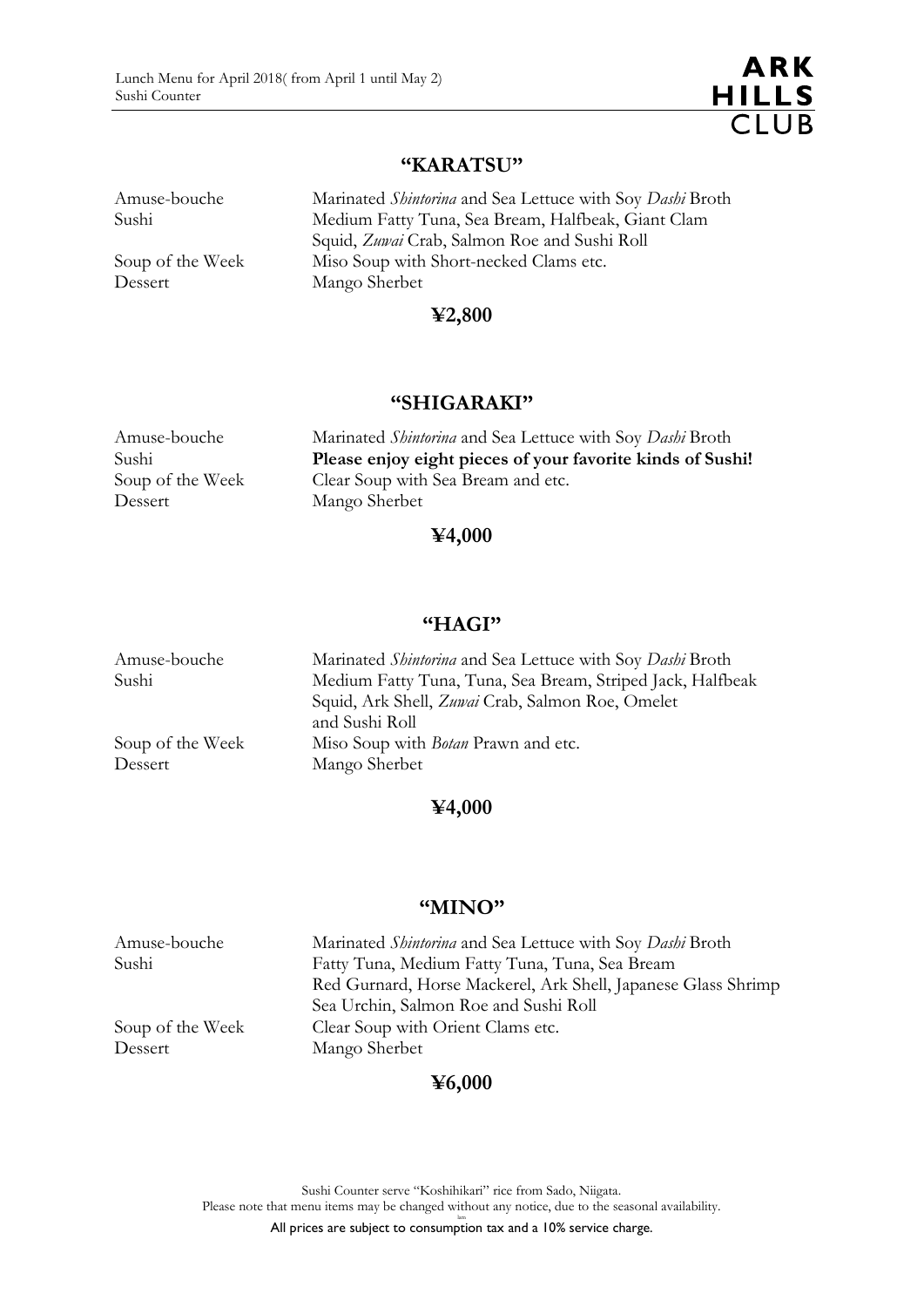| 週末限定   |                                       |                   | 品料理             |                |
|--------|---------------------------------------|-------------------|-----------------|----------------|
|        | 十貫<br>二十貫                             | 10、000円<br>五、〇〇〇円 | 塩トマト            | 八〇〇円           |
| 金曜     | 土曜日もご用意いたします<br>日にご用意しておりました大好評のメニューを |                   | 大椎茸網焼き          | ·OOO円          |
| 先付     | 本日の先付                                 |                   | 天豆塩茹で           | ·OOO円          |
| にぎり(例) | 中トロ、鮪赤身、真鯛、さより                        |                   | 蛍鳥賊沖漬け          | ·OOO円          |
|        | 縞鯵、青利烏賊、金目鯛昆布〆、白魚                     |                   |                 |                |
|        | 北寄貝、赤貝、、ずわい蟹、白海老                      |                   | 炙り明太子           | $\frac{1}{10}$ |
|        | うに、いくら、ぼたん海老 など                       |                   | 初鰹薬味仕立て         | 、八〇〇円          |
| 留椀     | 新海苔の味噌汁など週替り                          |                   | 桜鯛の酒蒸し          | 二、OOD          |
|        |                                       |                   | 季節のお造り盛合せ(三点盛り) | 三、〇〇〇円〜        |

寿司カウンターでは、新潟県佐渡産コシヒカリ米を使用しております また、メニュー内容は入荷状況により変更になることがございます 料金には消費税と10%のサービス料を加算させていただきます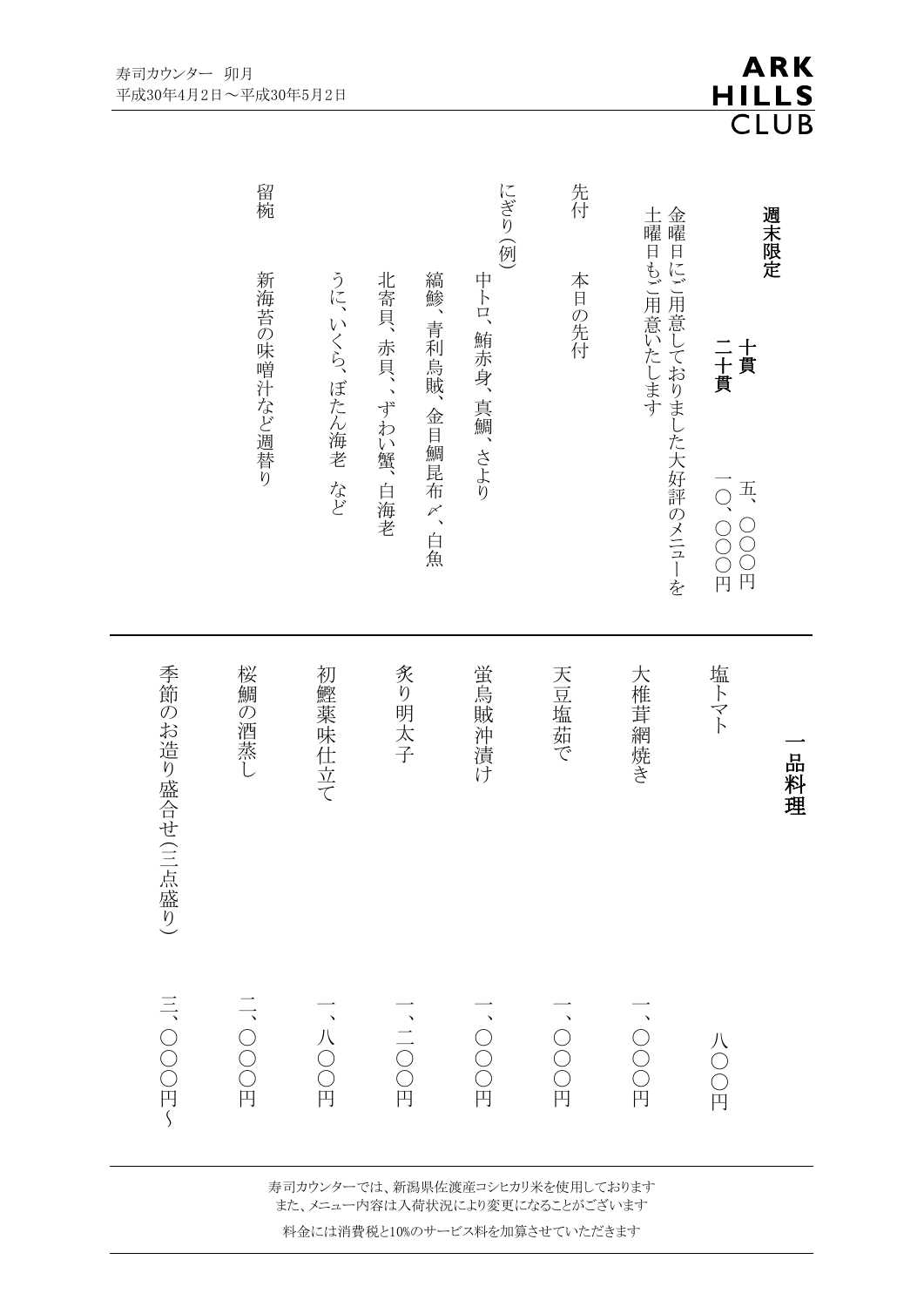

# **Week-end Special**(**Friday and Saturday**)

**"Sushi Extravaganza"** Please enjoy your favorite kinds of Sushi!

Appetizer

10 pieces or 20 Pieces of your favorite Sushi

Miso Soup

**10 pieces ¥5,000**

**20 pieces ¥10,000**

# **A la carte**

| Tomatoes                      | ¥800         |
|-------------------------------|--------------|
| Grilled Shiitake              | 1,000        |
| <b>Boiled Broad Beans</b>     | 1,000        |
| Marinated Firefly Squid       | 1,000        |
| Seared Spicy Cod Roe          | 1,200        |
| Bonito with Fresh Condiments  | 1,800        |
| <i>Sake</i> Steamed Sea Bream | 2,000        |
| Three kinds of Fresh Sashimi  | $3,000 \sim$ |

Sushi Counter serve "Koshihikari" rice from Sado, Niigata. Please note that menu items may be changed without any notice, due to the seasonal availability.

All prices are subject to consumption tax and a 10% service charge.